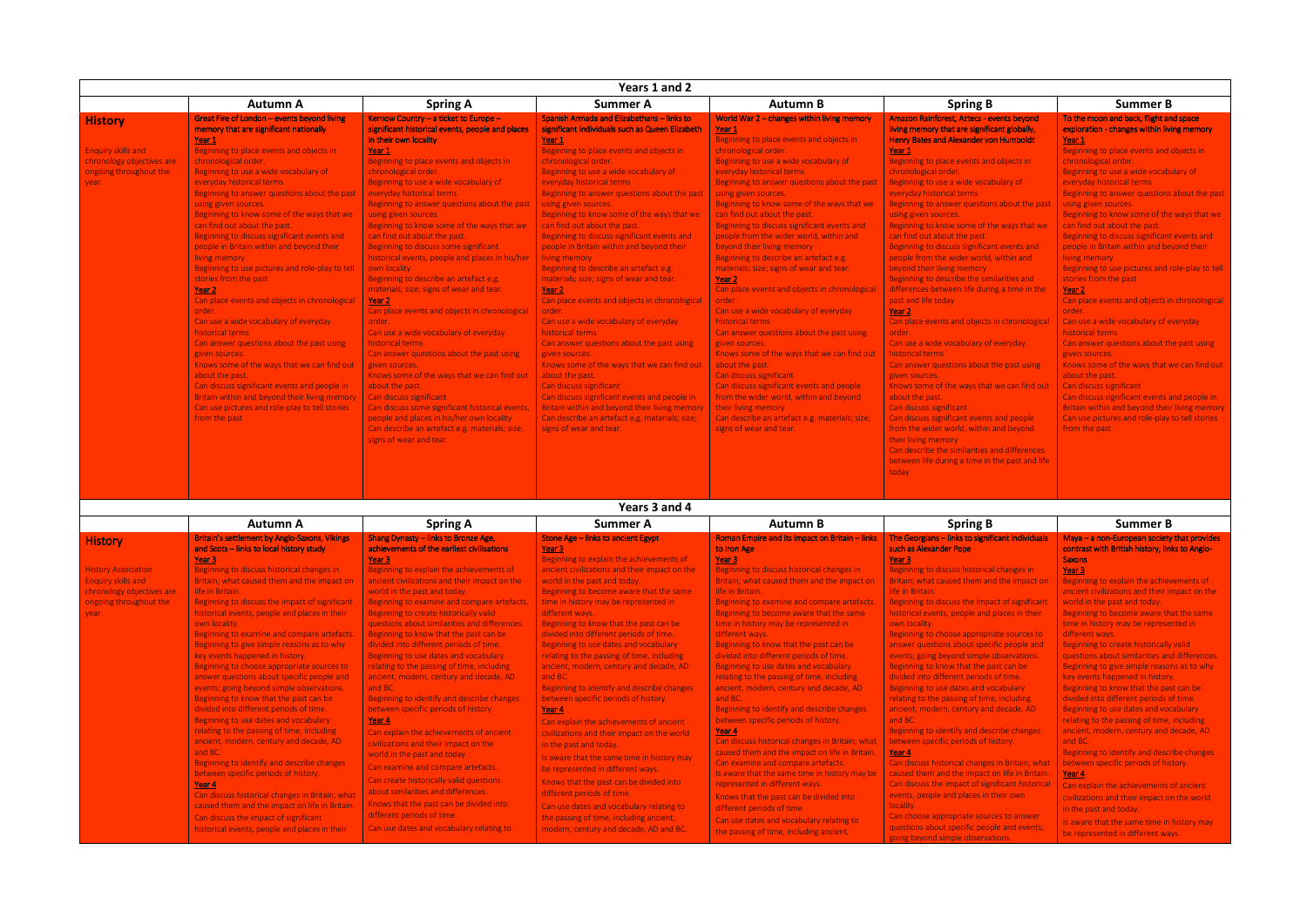| own locality.                                                                                                                                                                                                                    | Can examine and compare artefacts.<br>Can give simple reasons as to why key<br>events happened in history.<br>Can choose appropriate sources to answer<br>questions about specific people and<br>events; going beyond simple observations.<br>Knows that the past can be divided into<br>different periods of time.<br>Can use dates and vocabulary relating to<br>the passing of time, including ancient,<br>modern, century and decade, AD and BC.                                                                                                                                                                                                                                                                                                                                                                                                                                                                                                                                                                                                                                                                                                                                                                                                                                                                                                                                                                                                                                                                                                                                                                                                                                                                                                           | the passing of time, including ancient,<br>modern, century and decade, AD and<br>BC.<br>Can identify and describe changes<br>between specific periods of history.                                                                                                                                                                                                                                                                                                                                                                                                                                                                                                                                                                                                                                                                                                                                                                                                                                                                                                                                                                                                                                                                                                                                                                                                   | Can identify and describe changes<br>between specific periods of history.                                                                                                                                                                                                                                                                                                                                                                                                                                                                                                                                                                                                                                                                                                                                                                                                                                                                                                                                                                                                                                                                                                                                                                                                                                                                                                                                                                                                                                                                                                                                                                                                                                                                                                                                                                                                             | modern, century and decade, AD and BC.<br>Can identify and describe changes<br>between specific periods of history.<br>Describe and understand the workings of<br>rivers, mountains, volcanoes and<br>earthquakes.                                                                                                                                                                                                                                                                                                                                                                                                                                                                                                                                                                                                                                                                                                                                                                                                                                                                                                                                                                                                                                                                                                                                                                                                                                                                                                                                                                                                                                                                                                                                                                                                                                                                                                                                                                                                                              | Knows that the past can be divided into<br>different periods of time.<br>Can use dates and vocabulary relating to<br>the passing of time, including ancient,<br>modern, century and decade, AD and<br>BC.<br>Can identify and describe changes<br>between specific periods of history.                                                                                                                                                                                                                                                                                                                                                                                                                                                                                                                                                                                                                                                                                                                                                                                                                                                                                                                                                                                                                                                                    | Can create historically valid questions<br>about similarities and differences.<br>Can give simple reasons as to why key<br>events happened in history.<br>Knows that the past can be divided into<br>different periods of time.<br>Can use dates and vocabulary relating to<br>the passing of time, including ancient,<br>modern, century and decade, AD and BC.<br>Can identify and describe changes<br>between specific periods of history.                                                                                                                                                                                                                                                                                                                                                                                                                                                                                                                                                                                                                                                                                                                                                                                                                                                                                                                                                                                                                                                                                                                                                                                                                                                                                                                                  |
|----------------------------------------------------------------------------------------------------------------------------------------------------------------------------------------------------------------------------------|----------------------------------------------------------------------------------------------------------------------------------------------------------------------------------------------------------------------------------------------------------------------------------------------------------------------------------------------------------------------------------------------------------------------------------------------------------------------------------------------------------------------------------------------------------------------------------------------------------------------------------------------------------------------------------------------------------------------------------------------------------------------------------------------------------------------------------------------------------------------------------------------------------------------------------------------------------------------------------------------------------------------------------------------------------------------------------------------------------------------------------------------------------------------------------------------------------------------------------------------------------------------------------------------------------------------------------------------------------------------------------------------------------------------------------------------------------------------------------------------------------------------------------------------------------------------------------------------------------------------------------------------------------------------------------------------------------------------------------------------------------------|---------------------------------------------------------------------------------------------------------------------------------------------------------------------------------------------------------------------------------------------------------------------------------------------------------------------------------------------------------------------------------------------------------------------------------------------------------------------------------------------------------------------------------------------------------------------------------------------------------------------------------------------------------------------------------------------------------------------------------------------------------------------------------------------------------------------------------------------------------------------------------------------------------------------------------------------------------------------------------------------------------------------------------------------------------------------------------------------------------------------------------------------------------------------------------------------------------------------------------------------------------------------------------------------------------------------------------------------------------------------|---------------------------------------------------------------------------------------------------------------------------------------------------------------------------------------------------------------------------------------------------------------------------------------------------------------------------------------------------------------------------------------------------------------------------------------------------------------------------------------------------------------------------------------------------------------------------------------------------------------------------------------------------------------------------------------------------------------------------------------------------------------------------------------------------------------------------------------------------------------------------------------------------------------------------------------------------------------------------------------------------------------------------------------------------------------------------------------------------------------------------------------------------------------------------------------------------------------------------------------------------------------------------------------------------------------------------------------------------------------------------------------------------------------------------------------------------------------------------------------------------------------------------------------------------------------------------------------------------------------------------------------------------------------------------------------------------------------------------------------------------------------------------------------------------------------------------------------------------------------------------------------|-------------------------------------------------------------------------------------------------------------------------------------------------------------------------------------------------------------------------------------------------------------------------------------------------------------------------------------------------------------------------------------------------------------------------------------------------------------------------------------------------------------------------------------------------------------------------------------------------------------------------------------------------------------------------------------------------------------------------------------------------------------------------------------------------------------------------------------------------------------------------------------------------------------------------------------------------------------------------------------------------------------------------------------------------------------------------------------------------------------------------------------------------------------------------------------------------------------------------------------------------------------------------------------------------------------------------------------------------------------------------------------------------------------------------------------------------------------------------------------------------------------------------------------------------------------------------------------------------------------------------------------------------------------------------------------------------------------------------------------------------------------------------------------------------------------------------------------------------------------------------------------------------------------------------------------------------------------------------------------------------------------------------------------------------|-----------------------------------------------------------------------------------------------------------------------------------------------------------------------------------------------------------------------------------------------------------------------------------------------------------------------------------------------------------------------------------------------------------------------------------------------------------------------------------------------------------------------------------------------------------------------------------------------------------------------------------------------------------------------------------------------------------------------------------------------------------------------------------------------------------------------------------------------------------------------------------------------------------------------------------------------------------------------------------------------------------------------------------------------------------------------------------------------------------------------------------------------------------------------------------------------------------------------------------------------------------------------------------------------------------------------------------------------------------|--------------------------------------------------------------------------------------------------------------------------------------------------------------------------------------------------------------------------------------------------------------------------------------------------------------------------------------------------------------------------------------------------------------------------------------------------------------------------------------------------------------------------------------------------------------------------------------------------------------------------------------------------------------------------------------------------------------------------------------------------------------------------------------------------------------------------------------------------------------------------------------------------------------------------------------------------------------------------------------------------------------------------------------------------------------------------------------------------------------------------------------------------------------------------------------------------------------------------------------------------------------------------------------------------------------------------------------------------------------------------------------------------------------------------------------------------------------------------------------------------------------------------------------------------------------------------------------------------------------------------------------------------------------------------------------------------------------------------------------------------------------------------------|
|                                                                                                                                                                                                                                  | Can identify and describe changes<br>between specific periods of history                                                                                                                                                                                                                                                                                                                                                                                                                                                                                                                                                                                                                                                                                                                                                                                                                                                                                                                                                                                                                                                                                                                                                                                                                                                                                                                                                                                                                                                                                                                                                                                                                                                                                       |                                                                                                                                                                                                                                                                                                                                                                                                                                                                                                                                                                                                                                                                                                                                                                                                                                                                                                                                                                                                                                                                                                                                                                                                                                                                                                                                                                     |                                                                                                                                                                                                                                                                                                                                                                                                                                                                                                                                                                                                                                                                                                                                                                                                                                                                                                                                                                                                                                                                                                                                                                                                                                                                                                                                                                                                                                                                                                                                                                                                                                                                                                                                                                                                                                                                                       |                                                                                                                                                                                                                                                                                                                                                                                                                                                                                                                                                                                                                                                                                                                                                                                                                                                                                                                                                                                                                                                                                                                                                                                                                                                                                                                                                                                                                                                                                                                                                                                                                                                                                                                                                                                                                                                                                                                                                                                                                                                 |                                                                                                                                                                                                                                                                                                                                                                                                                                                                                                                                                                                                                                                                                                                                                                                                                                                                                                                                                                                                                                                                                                                                                                                                                                                                                                                                                           |                                                                                                                                                                                                                                                                                                                                                                                                                                                                                                                                                                                                                                                                                                                                                                                                                                                                                                                                                                                                                                                                                                                                                                                                                                                                                                                                                                                                                                                                                                                                                                                                                                                                                                                                                                                |
|                                                                                                                                                                                                                                  | <b>Autumn A</b>                                                                                                                                                                                                                                                                                                                                                                                                                                                                                                                                                                                                                                                                                                                                                                                                                                                                                                                                                                                                                                                                                                                                                                                                                                                                                                                                                                                                                                                                                                                                                                                                                                                                                                                                                | <b>Spring A</b>                                                                                                                                                                                                                                                                                                                                                                                                                                                                                                                                                                                                                                                                                                                                                                                                                                                                                                                                                                                                                                                                                                                                                                                                                                                                                                                                                     | Years 5 and 6<br><b>Summer A</b>                                                                                                                                                                                                                                                                                                                                                                                                                                                                                                                                                                                                                                                                                                                                                                                                                                                                                                                                                                                                                                                                                                                                                                                                                                                                                                                                                                                                                                                                                                                                                                                                                                                                                                                                                                                                                                                      | <b>Autumn B</b>                                                                                                                                                                                                                                                                                                                                                                                                                                                                                                                                                                                                                                                                                                                                                                                                                                                                                                                                                                                                                                                                                                                                                                                                                                                                                                                                                                                                                                                                                                                                                                                                                                                                                                                                                                                                                                                                                                                                                                                                                                 | <b>Spring B</b>                                                                                                                                                                                                                                                                                                                                                                                                                                                                                                                                                                                                                                                                                                                                                                                                                                                                                                                                                                                                                                                                                                                                                                                                                                                                                                                                           | <b>Summer B</b>                                                                                                                                                                                                                                                                                                                                                                                                                                                                                                                                                                                                                                                                                                                                                                                                                                                                                                                                                                                                                                                                                                                                                                                                                                                                                                                                                                                                                                                                                                                                                                                                                                                                                                                                                                |
| <b>History</b>                                                                                                                                                                                                                   | British history that extends pupils'                                                                                                                                                                                                                                                                                                                                                                                                                                                                                                                                                                                                                                                                                                                                                                                                                                                                                                                                                                                                                                                                                                                                                                                                                                                                                                                                                                                                                                                                                                                                                                                                                                                                                                                           | Indus Valley - links to Baghdad / Sumer                                                                                                                                                                                                                                                                                                                                                                                                                                                                                                                                                                                                                                                                                                                                                                                                                                                                                                                                                                                                                                                                                                                                                                                                                                                                                                                             | Ancient Greece - links to ancient civilisations                                                                                                                                                                                                                                                                                                                                                                                                                                                                                                                                                                                                                                                                                                                                                                                                                                                                                                                                                                                                                                                                                                                                                                                                                                                                                                                                                                                                                                                                                                                                                                                                                                                                                                                                                                                                                                       | Cornwall history - links to industrial revolution                                                                                                                                                                                                                                                                                                                                                                                                                                                                                                                                                                                                                                                                                                                                                                                                                                                                                                                                                                                                                                                                                                                                                                                                                                                                                                                                                                                                                                                                                                                                                                                                                                                                                                                                                                                                                                                                                                                                                                                               | Space history - links to significant individuals                                                                                                                                                                                                                                                                                                                                                                                                                                                                                                                                                                                                                                                                                                                                                                                                                                                                                                                                                                                                                                                                                                                                                                                                                                                                                                          | New Zealand (and Australia), Maori-a non-                                                                                                                                                                                                                                                                                                                                                                                                                                                                                                                                                                                                                                                                                                                                                                                                                                                                                                                                                                                                                                                                                                                                                                                                                                                                                                                                                                                                                                                                                                                                                                                                                                                                                                                                      |
| History Association<br>Year 5<br>schemes of work<br><b>Enquiry skills objectives are</b><br>ongoing throughout the<br>year.<br>historical accounts.<br>peasantry.<br>the result.<br>Year 6<br>historical accounts.<br>peasantry. | chronological knowledge beyond 1066 -<br><b>Battle of Hastings and Magna Carta</b><br>Beginning to examine artefacts and explain what<br>they show us about that time in history.<br>Beginning to analyse sources of information for<br>his/her accuracy, usefulness and relevance and<br>combines them to answer questions.<br>Beginning to place events, people and changes<br>into correct periods of time and the periods of<br>time in chronological order.<br>Beginning to discuss the impact and causes of<br>historical changes in Britain.<br>Beginning to suggest reasons for conflicting<br>Beginning to create historically valid questions<br>about cause and significance.<br>Beginning to use and understands abstract terms<br>such as empire, civilisation, parliament and<br>Beginning to identify and describe changes within<br>and between different periods in history.<br>Beginning to make links between events and<br>changes; giving reasons for them and explaining<br>Can examine artefacts and explain what they<br>show us about that time in history.<br>Can analyse sources of information for his/her<br>accuracy, usefulness and relevance and<br>combines them to answer questions.<br>Can place events, people and changes into<br>correct periods of time and the periods of<br>time in chronological order.<br>Can suggest reasons for conflicting<br>Can create historically valid questions<br>about cause and significance.<br>Can use and understands abstract terms<br>such as empire, civilisation, parliament and<br>Can identify and describe changes within<br>and between different periods in history.<br>Can make links between events and<br>changes; giving reasons for them and<br>explaining the result. | agricultural society<br>Year 5<br>Beginning to examine artefacts and explain what<br>they show us about that time in history.<br>Beginning to analyse sources of information for<br>his/her accuracy, usefulness and relevance and<br>combines them to answer questions.<br>Beginning to place events, people and changes<br>into correct periods of time and the periods of<br>time in chronological order.<br>Beginning to create historically valid questions<br>about cause and significance.<br>Beginning to identify and describe changes within<br>and between different periods in history.<br>Beginning to make links between events and<br>changes; giving reasons for them and explaining<br>the result.<br><u>Year 6</u><br>Can examine artefacts and explain what they<br>show us about that time in history.<br>Can analyse sources of information for his/her<br>accuracy, usefulness and relevance and<br>combines them to answer questions.<br>Can place events, people and changes into<br>correct periods of time and the periods of<br>time in chronological order.<br>Can create historically valid questions about<br>cause and significance.<br>Can identify and describe changes within and<br>between different periods in history.<br>Can make links between events and changes;<br>giving reasons for them and explaining the<br>result. | such as Romans, Egypt, Bronze and Iron Age<br>(tin trade)<br>Year 5<br>Beginning to examine artefacts and explain what<br>they show us about that time in history.<br>Beginning to analyse sources of information for<br>his/her accuracy, usefulness and relevance and<br>combines them to answer questions.<br>Beginning to place events, people and changes<br>into correct periods of time and the periods of<br>time in chronological order.<br>Beginning to create historically valid questions<br>about cause and significance.<br>Beginning to examine periods in world history;<br>identifying contrasts with and influences on British<br>society at the time.<br>Beginning to use and understands abstract terms<br>such as empire, civilisation, parliament and<br>peasantry.<br>Beginning to identify and describe changes within<br>and between different periods in history.<br>Beginning to make links between events and<br>changes; giving reasons for them and explaining<br>the result.<br>Year 6<br>Can examine artefacts and explain what they<br>show us about that time in history.<br>Can analyse sources of information for his/her<br>accuracy, usefulness and relevance and<br>combines them to answer questions.<br>Can place events, people and changes into<br>correct periods of time and the periods of<br>time in chronological order.<br>Can create historically valid questions<br>about cause and significance.<br>Can examine periods in world history;<br>identifying contrasts with and influences on<br>British society at the time.<br>Can use and understands abstract terms<br>such as empire, civilisation, parliament and<br>peasantry.<br>Can identify and describe changes within<br>and between different periods in history.<br>Can make links between events and<br>changes; giving reasons for them and<br>explaining the result. | and Richard Trevithick<br>Year 5<br>Beginning to examine artefacts and explain what<br>they show us about that time in history.<br>Beginning to analyse sources of information for<br>his/her accuracy, usefulness and relevance and<br>combines them to answer questions.<br>Beginning to place events, people and changes<br>into correct periods of time and the periods of<br>time in chronological order.<br>Beginning to discuss the impact of significant<br>historical events, people and places in their own<br>locality making links with changes in national life.<br>Beginning to discuss the impact and causes of<br>historical changes in Britain.<br>Can discuss the impact and causes of historical<br>changes in Britain.<br>Beginning to create historically valid questions<br>about cause and significance.<br>Beginning to use and understands abstract terms<br>such as empire, civilisation, parliament and<br>peasantry.<br>Beginning to identify and describe changes within<br>and between different periods in history.<br>Beginning to make links between events and<br>changes; giving reasons for them and explaining<br>the result.<br>Year 6<br>Can examine artefacts and explain what they<br>show us about that time in history.<br>Can analyse sources of information for his/her<br>accuracy, usefulness and relevance and<br>combines them to answer questions.<br>Can place events, people and changes into<br>correct periods of time and the periods of<br>time in chronological order.<br>Can discuss the impact of significant<br>historical events, people and places in their<br>own locality making links with changes in<br>national life.<br>Can discuss the impact and causes of<br>historical changes in Britain.<br>Can create historically valid questions<br>about cause and significance.<br>Can use and understands abstract terms<br>such as empire, civilisation, parliament and<br>peasantry.<br>Can identify and describe changes within<br>and between different periods in history. | such as Tim Peake<br>Year 5<br>Beginning to examine artefacts and explain what<br>they show us about that time in history.<br>Beginning to analyse sources of information for<br>his/her accuracy, usefulness and relevance and<br>combines them to answer questions.<br>Beginning to place events, people and changes<br>into correct periods of time and the periods of<br>time in chronological order.<br>Beginning to create historically valid questions<br>about cause and significance.<br>Beginning to identify and describe changes within<br>and between different periods in history.<br>Beginning to make links between events and<br>changes; giving reasons for them and explaining<br>the result.<br>Year 6<br>Can examine artefacts and explain what they<br>show us about that time in history.<br>Can analyse sources of information for his/her<br>accuracy, usefulness and relevance and<br>combines them to answer questions.<br>Can place events, people and changes into<br>correct periods of time and the periods of<br>time in chronological order.<br>Can create historically valid questions<br>about cause and significance.<br>Can identify and describe changes within<br>and between different periods in history.<br>Can make links between events and<br>changes; giving reasons for them and<br>explaining the result. | European society that provides contrast with<br><b>British history</b><br>Year 5<br>Beginning to examine artefacts and explain what<br>they show us about that time in history.<br>Beginning to analyse sources of information for<br>his/her accuracy, usefulness and relevance and<br>combines them to answer questions.<br>Beginning to place events, people and changes<br>into correct periods of time and the periods of<br>time in chronological order.<br>Beginning to suggest reasons for conflicting<br>historical accounts.<br>Beginning to create historically valid questions<br>about cause and significance.<br>Beginning to use and understands abstract terms<br>such as empire, civilisation, parliament and<br>peasantry.<br>Beginning to identify and describe changes within<br>and between different periods in history.<br>Beginning to make links between events and<br>changes; giving reasons for them and explaining<br>the result.<br>Year 6<br>Can examine artefacts and explain what they<br>show us about that time in history.<br>Can analyse sources of information for his/her<br>accuracy, usefulness and relevance and<br>combines them to answer questions.<br>Can place events, people and changes into<br>correct periods of time and the periods of<br>time in chronological order.<br>Can suggest reasons for conflicting<br>historical accounts.<br>Can create historically valid questions<br>about cause and significance.<br>Can use and understands abstract terms<br>such as empire, civilisation, parliament and<br>peasantry.<br>Can identify and describe changes within<br>and between different periods in history.<br>Can make links between events and<br>changes; giving reasons for them and<br>explaining the result. |